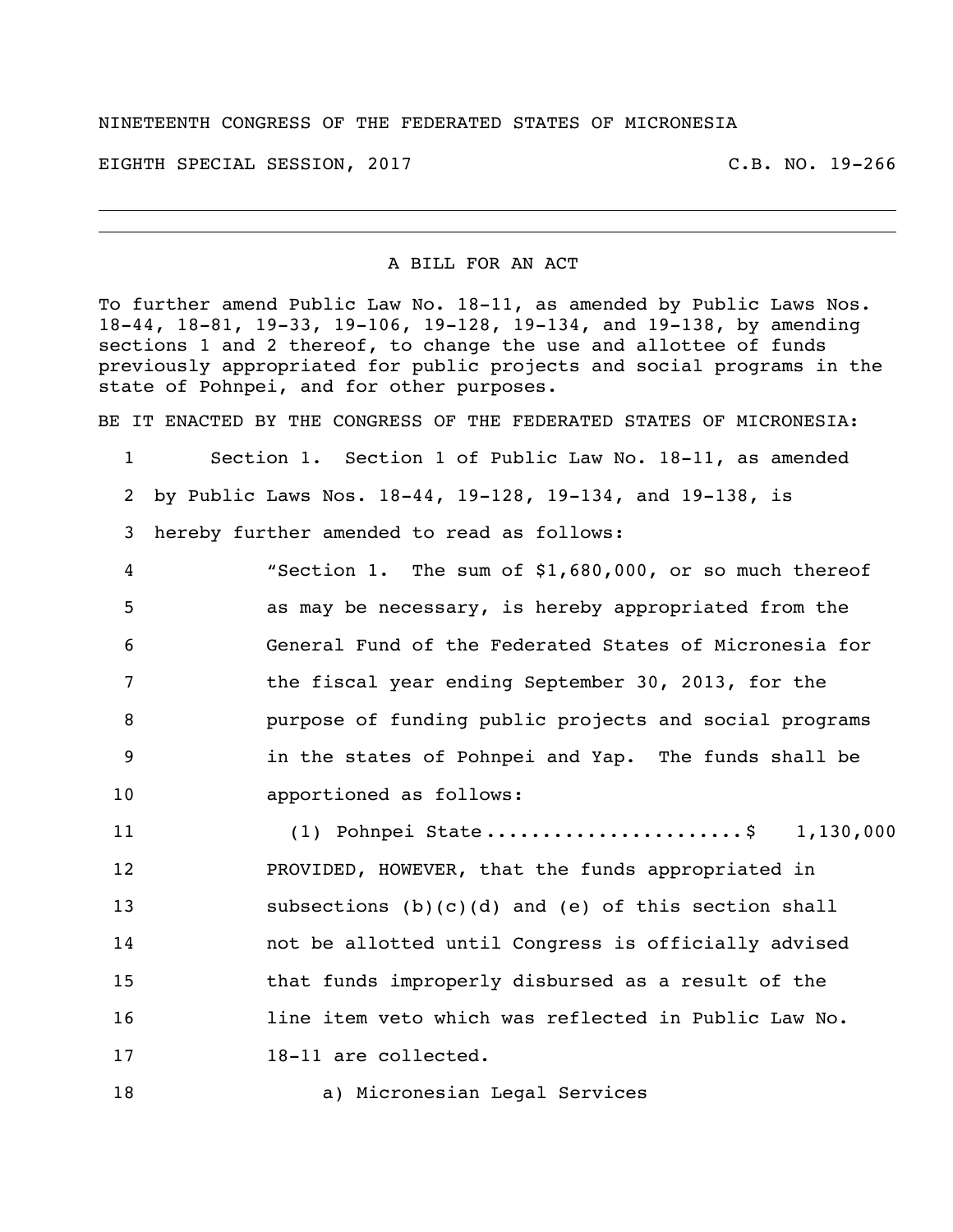| $\mathbf{1}$   |                                       | 130,000 |
|----------------|---------------------------------------|---------|
| $\overline{2}$ | (b) At Large                          | 418,750 |
| $\mathfrak{Z}$ | (i) SDA, PICS and CCA schools         |         |
| 4              | side walk project                     | 195,000 |
| 5              | (ii) Deketik side walk project        | 100,000 |
| 6              | (iii) Upper Ipwal road paving         | 35,000  |
| 7              | (iv) Pohnpei fishing club vessels'    |         |
| 8              | location devices                      | 7,000   |
| 9              | (v) Pohnpei Biosphere and             |         |
| 10             | Marine Protected Areas (purchase of   |         |
| 11             | boat and outboard motor)              | 12,000  |
| 12             | (vi) Madolenihmw road                 |         |
| 13             | maintenance                           | 54,750  |
| 14             | (vii) Roofing Pohnpei track and field | 15,000  |
| 15             | (c) Election District No. 1,          | 73,750  |
| 16             | (i) School needs                      | 23,750  |
| 17             | (ii) Road improvement                 | 50,000  |
| 18             | (d) Election District No. 2,          | 200,750 |
| 19             | (i) Wapar/Enipos road paving          | 25,000  |
| 20             | (ii) Nansolohi road paving            | 50,000  |
| 21             | (iii) Paies Pah bridge                |         |
| 22             | supplemental funding                  | 45,000  |
| 23             | (iv) [Nanmand bridges                 |         |
| 24             | supplemental funding   Equipment/ PTA | 60,000  |
| 25             | (v) Pohnlangas road upgrade           | 10,750  |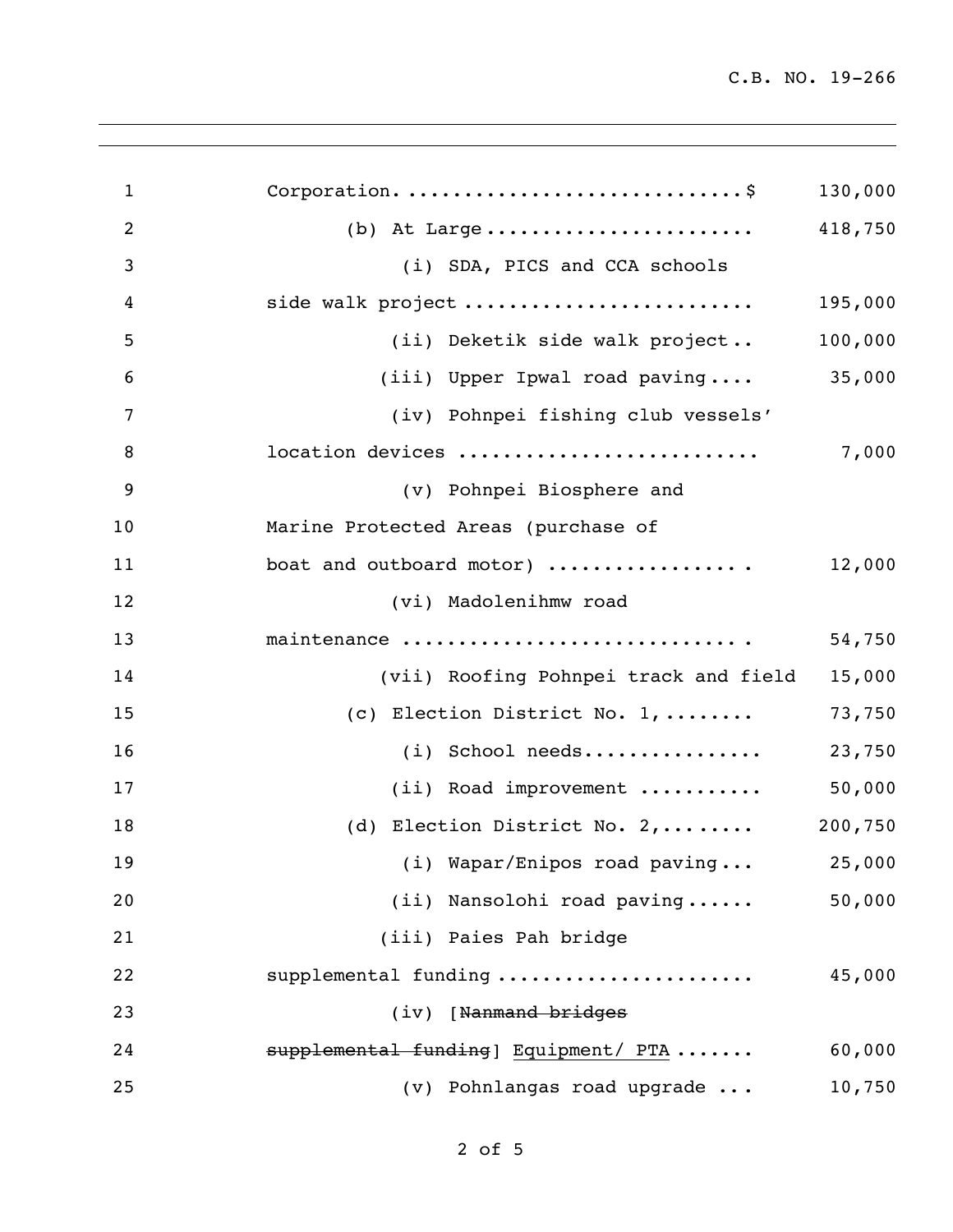C.B. NO. 19-266

| $\mathbf{1}$   | (vi) Municipal Government                                 |          |
|----------------|-----------------------------------------------------------|----------|
| $\overline{2}$ | prior obligations \$                                      | 10,000   |
| 3              | (e) Election District No. 3,                              | 201,750  |
| 4              | (i) PUC Generator maintenance                             | 100,000  |
| 5              | (ii) Medical referral                                     | 10,000   |
| 6              | (iii) Our Lady of Mercy (computers                        |          |
| $\overline{7}$ | and equipment)                                            | 10,000   |
| 8              | (iv) Pohnpei Adventist High School                        |          |
| 9              | (computers and equipment)                                 | 10,000   |
| 10             | (v) Meitik culvert                                        | 26,750   |
| 11             | (vi) Dehpek, Takaieu, Parem Lenger                        |          |
| 12             | solar street lights                                       | 40,000   |
| 13             | (vii) Pohnpei Island Food Community                       | 5,000    |
| 14             | (f) Other expended public projects                        |          |
| 15             | and social programs                                       | 105,000  |
| 16             | $(2)$ Yap State                                           | 550,000  |
| 17             | (i) Fuel for the Field Trip Ship                          | 50,000   |
| 18             | (ii) Pre'meerur seawall project                           | 19,000   |
| 19             | (iii) Other expended public projects                      |          |
| 20             | and social programs                                       | 481,000" |
| 21             | Section 2. Section 2 of Public Law No. 18-11, as amended  |          |
| 22             | by 18-44, 18-81, 19-33, 19-128, and 19-134 and 19-138, is |          |
| 23             | hereby further amended to read as follows:                |          |
| 24             | "Section 2. Allotment and management of funds and         |          |
| 25             | lapse date. All funds appropriated by this act shall      |          |

of 5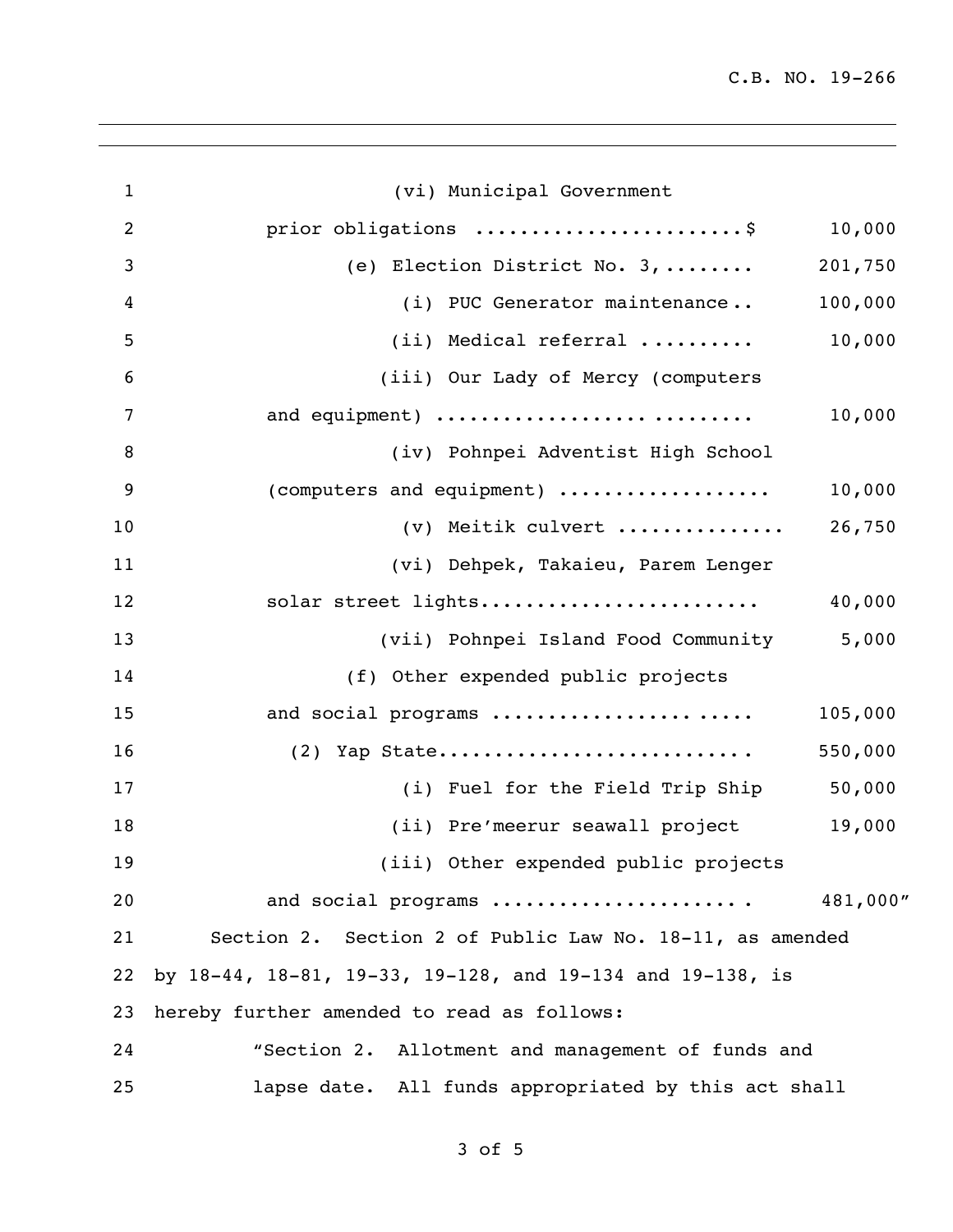be allotted, managed, administered and accounted for in accordance with applicable laws, including, but not limited to, the Financial Management Act of 1979. The allottee shall be responsible for ensuring that these funds, or so much thereof as may be necessary, are used solely for the purpose specified in this act, and 7 that no obligations are incurred in excess of the sum appropriated. The allottee of the funds appropriated under subsection 1 of section 1 of this act shall be the President of the Federated States of Micronesia or his designee; PROVIDED THAT the allottee of funds 12 appropriated under subsections 1(b)(i) and 1(b)(ii) of this act shall be the Mayor of Kolonia Town Government or his designee; the allottee of funds appropriated 15 under subsections  $1(b)(iii)$ ,  $1(b)(vi)$ , and  $1(d)(i)$ -16 (iv)  $\left[\frac{and -1(d)(i\pm i) - 1(d)(i\pm i)}{d} \right]$  of this act shall be the Pohnpei Transportation Authority (PTA); the allottee of funds appropriated under subsection 1(b)(v) of this act shall be the Governor of the State of Pohnpei or his designee; the allottee of funds appropriated under subsection 1(b)(vii) shall be the Secretary of the Department of Transportation, Communications and Infrastructure or his designee. The allottee of funds appropriated under subsection 2 of section 1 of this act shall be the Governor of the State of Yap or his

of 5